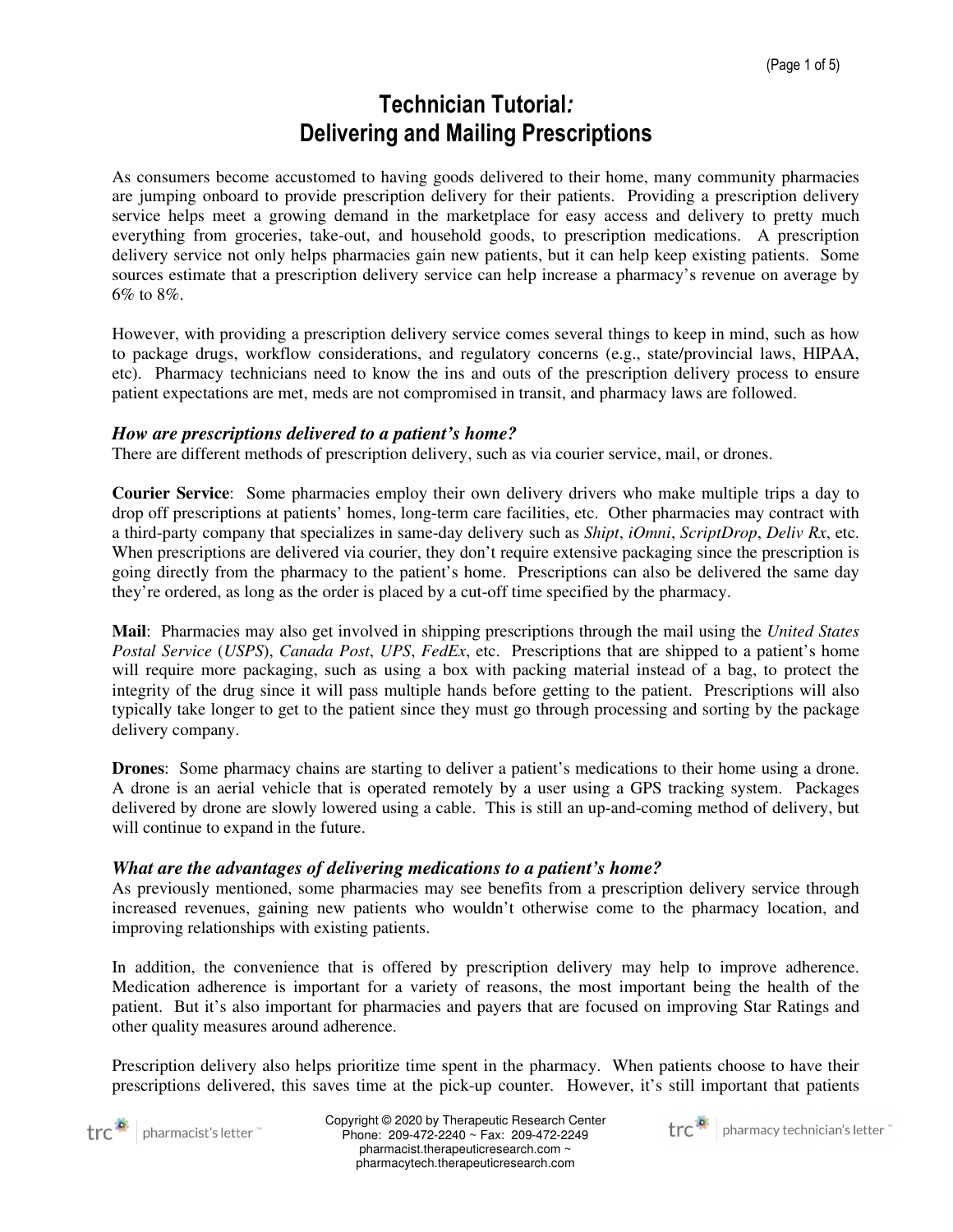who have their prescriptions delivered know that the pharmacist is available for counseling, or if applicable per state/provincial laws, are contacted by the pharmacist for required counseling. It's also important that these patients receive information on the medication being delivered, such as patient education handouts, patient information from the manufacturer, MedGuides, etc.

Keep in mind that prescription delivery isn't just about convenience. In some cases, patients may depend on prescription home delivery to get needed medications they wouldn't otherwise be able to get in a timely manner; for example, patients with limited mobility, busy lifestyles, lack of transportation, or patients living in rural locations who don't have a pharmacy nearby.

#### *How should I package medications for delivery?*

In general, medications delivered via courier service should be packaged in a plain, non-transparent bag (such as a brown bag) with just the patient's name and address on the outside of the bag. It's important for the outer bag or package to conceal what medication is being delivered from the view of others. Similarly, medications that will be shipped should be placed inside a plain package so that the contents cannot be identified. Shipped medications may also require cushioning or filler material (e.g., bubble wrap, packing peanuts, etc) to prevent damage in transit. Stamp or write "fragile" on the package, to prevent broken tablets or glass vials during transit.

When preparing liquids for delivery, you'll want to take steps to prevent leakage and spilling. Examples of things you can do to prevent leakage and spills include making sure the lid is sealed tight, placing waterproof tape around the lid, double-bagging the liquid into plastic zipper closure bags (e.g., *Ziploc* storage bags, etc), using enough filler material to eliminate leftover space and prevent the product from tipping over, and stamping or writing "this side up" and "fragile" on the package to help prevent the liquid from being flipped upside down or mishandled.

If your pharmacy delivers or ships refrigerated meds, you'll want to make sure they're packaged to maintain the "cold chain." Cold chain refers to a system of storing and transporting drugs at the recommended temperatures from the point of manufacture to the point of use. This helps maintain the potency of the drug. If your pharmacy delivers or mails refrigerated meds, it's very important to follow your pharmacy's policy for packaging to help ensure the cold chain is maintained. This may include placing items in a plastic bag to prevent condensation, shipping with cooling packs, placing temperature monitoring devices in the package, and using express delivery to avoid shipping delays.

#### *What regulatory issues should I be aware of when sending prescriptions out for delivery?*

Double check the address that the prescription is being sent to. If it's an out-of-state address you'll want to make sure that you are legally able to deliver or ship the medication. Some states or provinces may not allow meds to be delivered to an out-of-state/province address without applying for a mail order pharmacy license. Also be alert for P.O. Box addresses when sending prescriptions that require a patient's signature to be captured by the delivery driver. P.O. Boxes are not acceptable addresses in these cases since there will be nobody available to physically receive the package.

Include all paperwork, such as HIPAA privacy notices, MedGuides, patient information sheets, or any statespecific notices. For example, in Texas, prescriptions delivered to a patient's home must include written information that would otherwise be given orally, along with a specific statement instructing the patient to read the information provided before taking the medication and to call the pharmacy with any questions.

Be aware that the *United States Postal Service* has regulations regarding mailing controlled substances. Licensed pharmacies may mail prescription controlled substances, as long as they're labeled per federal and state regulations. As previously mentioned, controlled substance prescriptions must be placed in a plain outer package that is free of markings which could indicate the nature of the contents.



Copyright © 2020 by Therapeutic Research Center Phone: 209-472-2240 ~ Fax: 209-472-2249 pharmacist.therapeuticresearch.com ~ pharmacytech.therapeuticresearch.com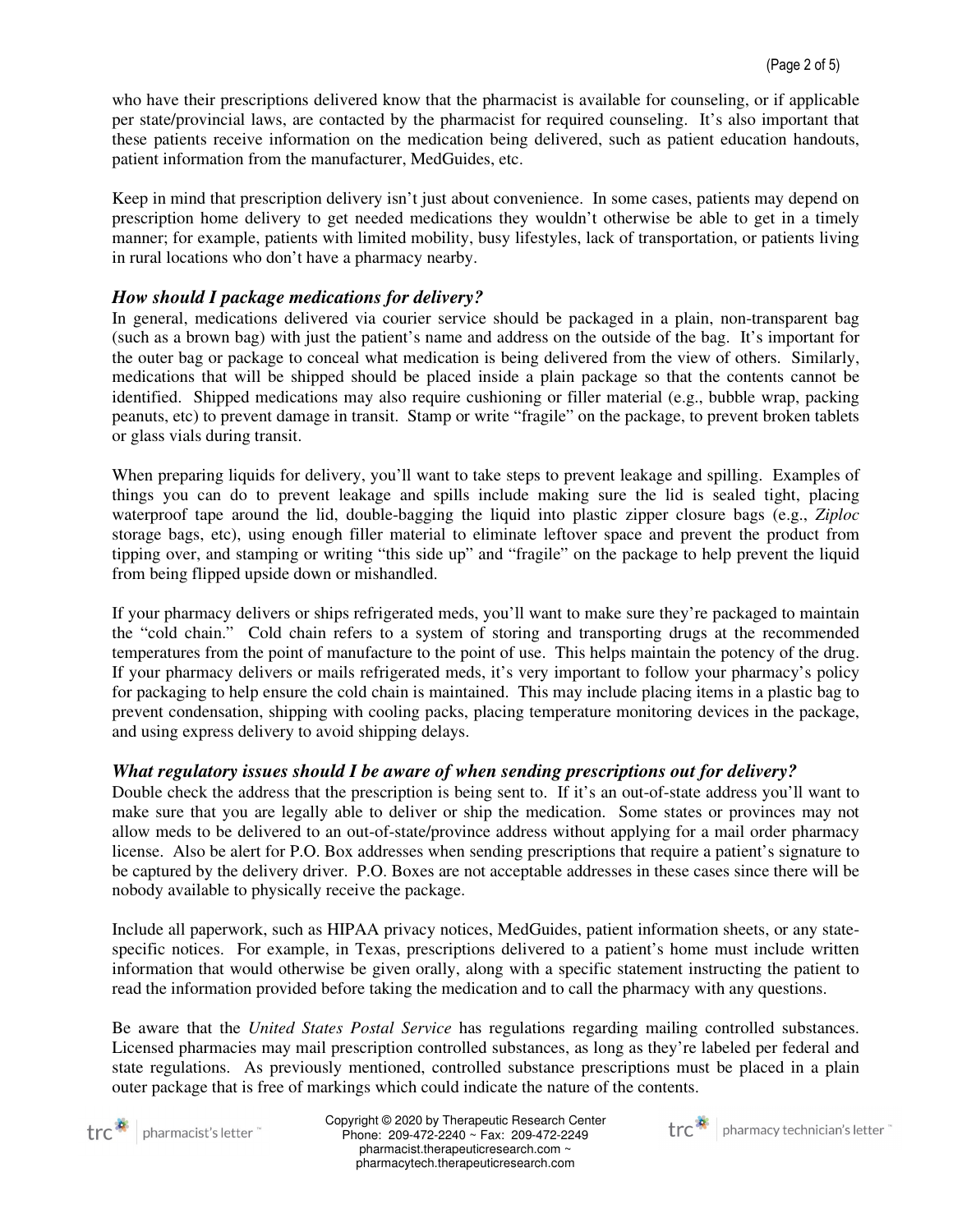If your pharmacy delivers durable medical equipment (e.g., diabetes testing supplies, nebulizers, etc) that has been billed to Medicare, there are some things to be aware of. For Medicare-billed durable medical equipment delivered via courier service, the delivery date must be used as the date of service on the claim (NOT the pharmacy fill date). The patient or their designee must sign for receipt of the item on the delivery date. For supplies shipped by mail, the shipping date will be the date of service on the claim.

#### *What are some workflow considerations with prescription delivery?*

Staying organized with pharmacy workflow will help streamline prescription delivery. Pharmacies that provide prescription delivery should have a process for flagging these prescriptions and making sure they are sorted separately from prescriptions that will be picked up in the pharmacy. Clearly indicating on the willcall bag that the Rx is for delivery, using different colored baskets, and flagging patient profiles are examples of how some pharmacies do this. Make sure to prioritize these prescriptions appropriately and devote a special spot to store Rxs that need to be delivered or mailed.

If there's specific delivery times or mail order cut-off times, you'll want to ensure that those times are clearly posted for all to see in the pharmacy. As delivery orders come in, try to ensure they get processed and sent out at the next closest scheduled delivery time. If something has to get sent out later than the patient may be anticipating, be sure to reach out to the patient to reset expectations. Also, let patients know as soon as possible if there are any issues with insurance coverage or if there are problems getting the medication.

For prescriptions that will be mailed to a patient, assign one person each day to handle packaging and labeling for shipping. There should be a specified cut-off time, provided by the package delivery company (e.g., *USPS*, *FedEx*, etc), for when packages need to go out for next-day, two-day, etc, shipping times. All packages that need to go out that day should be ready to send by the cut-off time.

For more details on how to incorporate prescription delivery and other services into your pharmacy workflow, check out our technician tutorial, *Optimizing Pharmacy Workflow*.

#### *What prescription delivery best practices should I follow?*

Let patients know upfront if prescriptions which will be delivered to their home will need to be signed for, such as the case with most courier delivery services and some mailed meds, depending on pharmacy policies or local laws. In these cases, someone will need to be home, otherwise the medication cannot be delivered. Also let patients know ahead of time if there is a charge for medication delivery so that they aren't taken by surprise. Giving patients clear information on what to expect with prescription delivery will help prevent delays, the need to reschedule deliveries, and customer service issues.

If available, sign patients up for text message or email notifications so that they are alerted when their shipped medication has been delivered to their home. If prescriptions shipped by mail will not require a person to receive the package, it's important for patients to be notified of deliveries. This way they can promptly bring the prescription into a temperature-controlled environment. This is especially important during the winter and summer months when temperature extremes are more likely, and with meds that require refrigeration.

When enrolling a patient in prescription delivery, you'll want to be sure to confirm their desired mailing address and gather their payment info according to your company policy. Before sending any meds out for delivery, you may want to call the patient to confirm their address and payment info, especially if it is the first time they're having anything delivered or if it has been a while since they had something delivered. Consider confirming expensive medications with patients as well. For example, your pharmacy may want to set a certain dollar amount to contact the patient for confirmation, such as \$50, \$100, etc. Watch for



Copyright © 2020 by Therapeutic Research Center Phone: 209-472-2240 ~ Fax: 209-472-2249 pharmacist.therapeuticresearch.com ~ pharmacytech.therapeuticresearch.com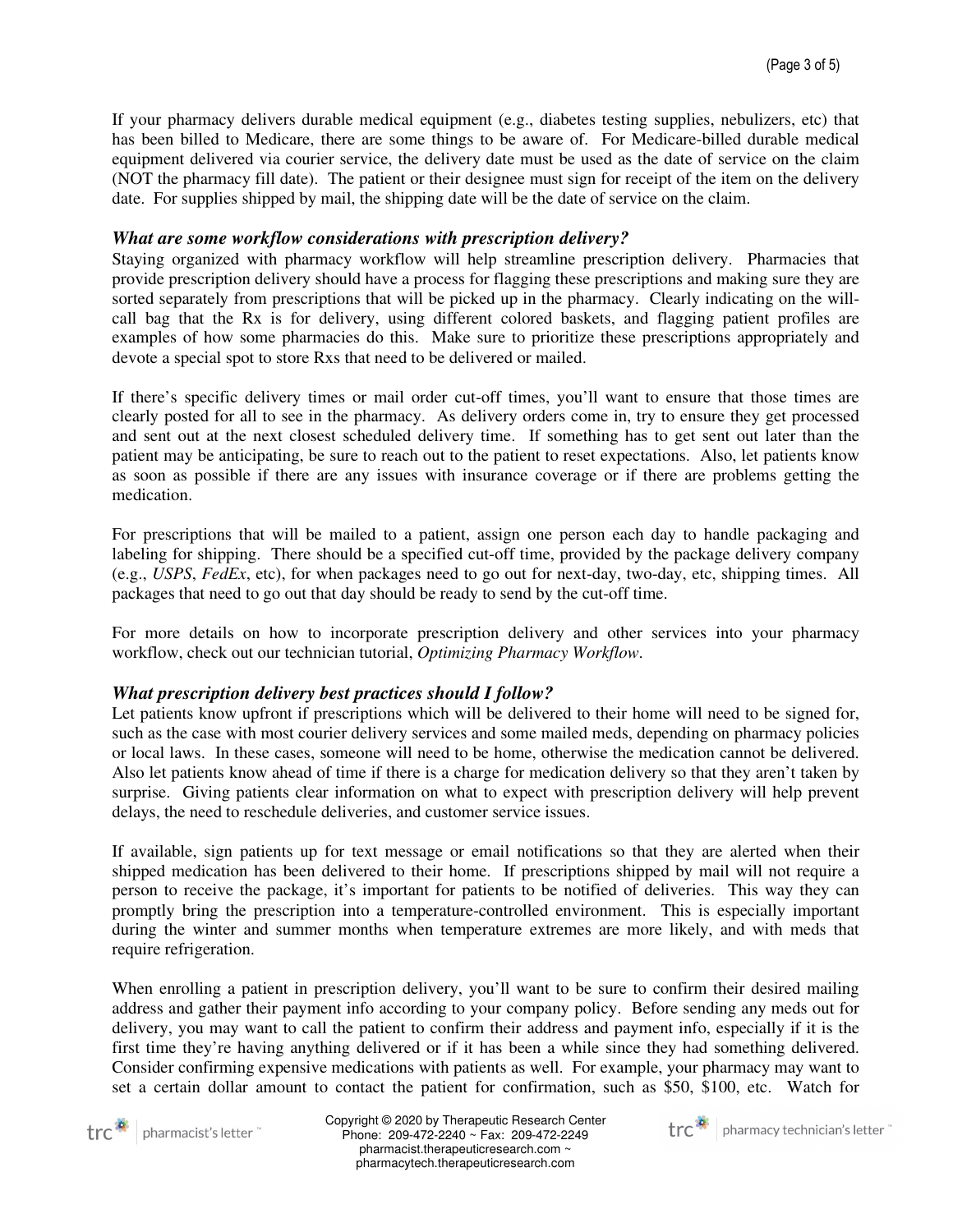prescription refills that jump in price from the previous fill, and confirm that the patient is aware of the price difference before sending. State and provincial laws may vary, but generally, once the prescription leaves the possession of the pharmacy or delivery driver, it cannot be returned to stock. You don't want to put your pharmacy in a situation where a patient is refunded for an expensive med that cannot be reused.

As with all other prescriptions, be extra sure to avoid HIPAA violations by making sure the delivery package includes medications only for that patient. If the wrong medication gets delivered or shipped to the wrong patient, the convenience of prescription delivery is eliminated since the patient will have to return the package. And the pharmacist will have to follow your pharmacy's policies and procedures for documenting and reporting the HIPAA violation, which takes time away from other pharmacy operations. Unfortunately, pharmacies have been fined because the wrong patient's medication was delivered.

Know which medications your pharmacy's policy does not allow to be delivered or mailed. For example, some pharmacies may choose not to deliver controlled substances (oxycodone [*OxyContin* (U.S.), *OxyNeo* (Canada), etc], morphine [*Kadian*, *MS Contin*, etc]), refrigerated meds (insulin, etc), or meds that require reconstitution (antibiotic suspensions, etc). Also, your pharmacy may restrict mailing of medications that can't be shaken. For example, agitating epoetin alfa (*Procrit* [U.S.], *Eprex* [Canada]) may cause the drug to foam and ruin it.

If your pharmacy allows patients to add other over-the-counter (OTC) items to their deliveries, have the pharmacist do a check to ensure these items don't interact with the patient's prescriptions or medical conditions. For example, ibuprofen (*Advil*, *Motrin*, etc) can be a problem for patients taking anticoagulants (warfarin, dabigatran, etc), since both drugs can cause bleeding.

Stay organized with delivery-related documentation. For example, assign one person to be responsible each day for organizing and filing proof of delivery documentation if these aren't electronically captured. Keep separate files and folders for other documents, such as tracking numbers for shipped prescriptions, delivery confirmations, etc. You'll want to easily access this information if a patient asks about the status of their mailed prescription.

*Project Leader in preparation of this technician tutorial (360180): Flora Harp, PharmD/Assistant Editor* 

*Cite this document as follows:* **Technician Tutorial,** *Delivering and Mailing Prescriptions. Pharmacist's Letter/Pharmacy Technician's Letter.* **January 2020***.* 

─**Continue to the next page for a "cheat sheet" summary about delivering and mailing prescriptions**─